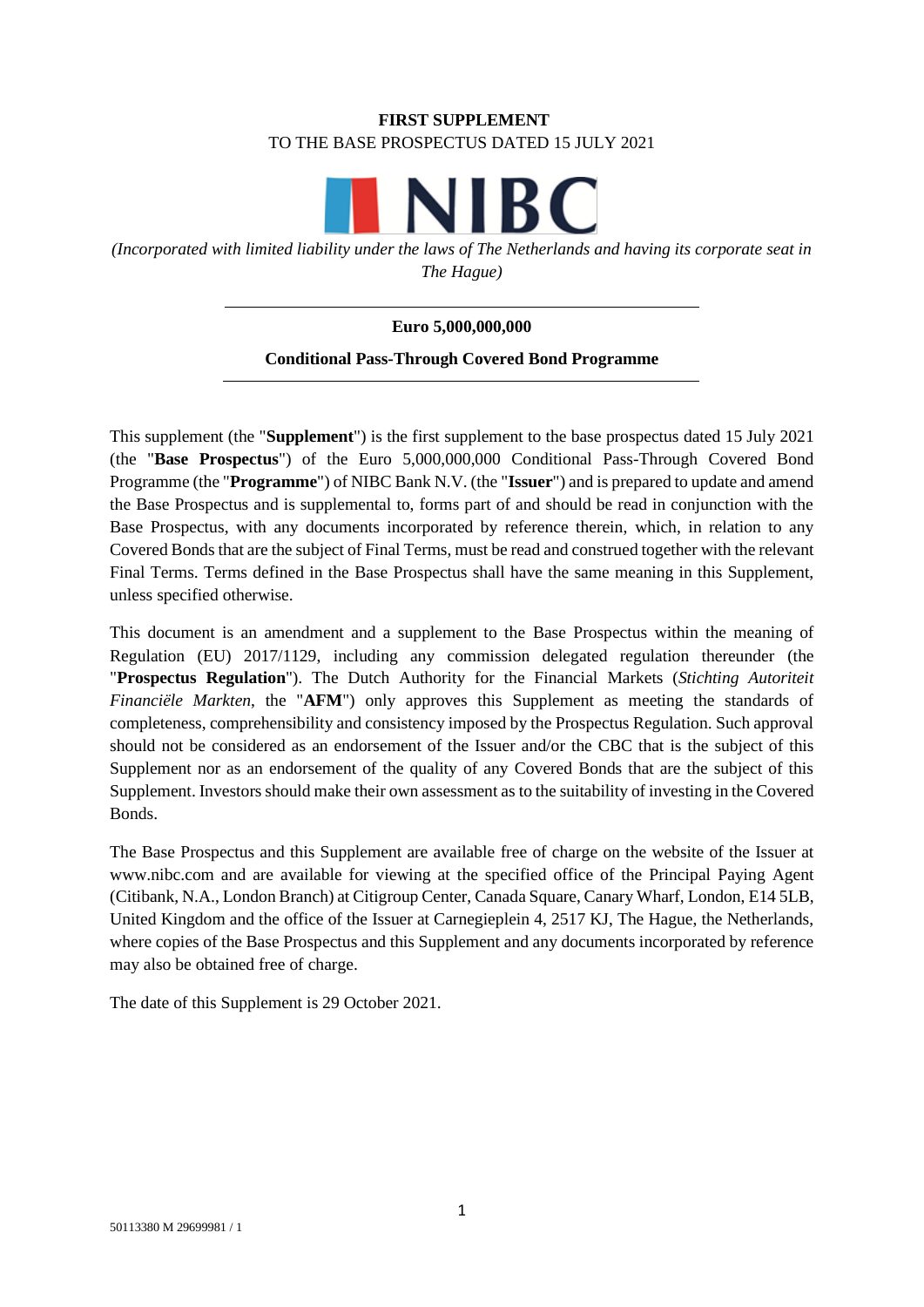#### **IMPORTANT INFORMATION**

The Issuer and the CBC (only as far as it concerns the CBC) accept responsibility for the information contained in this Supplement. To the best of their knowledge the information contained in this Supplement is in accordance with the facts and makes no omission likely to affect its import.

Any information from third-parties identified in this Supplement as such has been accurately reproduced and as far as the Issuer and the CBC are aware and are able to ascertain from the information published by a third party, does not omit any facts which would render the reproduced information inaccurate or misleading. The Issuer and the CBC accept responsibility accordingly.

No representation, warranty or undertaking, express or implied, is made and no responsibility is accepted by the Arrangers (other than the Issuer), the Dealers (other than the Issuer) or the Security Trustee as to the accuracy or completeness of the information contained or referred to in this Supplement or any other information provided or purported to be provided by or on behalf of an Arranger, a Dealer, the Security Trustee, the Issuer or the CBC in connection with the Programme. Each of the Arrangers (other than the Issuer), the Dealers (other than the Issuer) and the Security Trustee accordingly disclaims all and any liability whether arising in tort or contract or otherwise which it might otherwise have in respect of such information.

The Issuer will furnish a supplement to this Supplement in case of any significant new factor, material mistake or material inaccuracy relating to the information contained in this Supplement which may affect the assessment of the Covered Bonds and which arises or is noticed between the time when this Supplement has been approved and the final closing of any Series or Tranche of Covered Bonds offered to the public or, as the case may be, when trading of any Series or Tranche of Covered Bonds on a regulated market begins, in respect of Covered Bonds issued on the basis of this Supplement.

No person is or has been authorised to give any information or to make any representation not contained in or not consistent with this Supplement or any other information supplied in connection with the Programme or the offering of the Covered Bonds and, if given or made, such information or representation must not be relied upon as having been authorised by the Issuer, the CBC, the Arranger or any of the Dealers.

Neither this Supplement nor any other information supplied in connection with the Programme or any Covered Bonds should be considered as a recommendation by the Issuer or the CBC that any recipient of this Supplement or any other information supplied in connection with the Programme or any Covered Bonds should purchase any Covered Bonds. Each investor contemplating purchasing any Covered Bonds should make its own independent investigation of the financial condition and affairs and its own appraisal of the creditworthiness of the Issuer and the CBC. Investors should not construe the contents of the Base Prospectus (as supplemented by this Supplement) as legal, business, financial or tax advice and should consult its own attorney, business advisor, financial advisor or tax advisor and make its own assessment of the risks involved. Neither this Supplement nor any other information supplied in connection with the Programme or the issue of any Covered Bonds constitutes an offer or invitation by or on behalf of the Issuer to any person to subscribe for or to purchase any Covered Bonds.

The distribution of this Supplement and the offering, sale and delivery of the Covered Bonds may be restricted by law in certain jurisdictions. Persons into whose possession this Supplement or any Covered Bonds comes must inform themselves about, and observe, any such restrictions. For a description of certain restrictions on offers, sales and deliveries of Covered Bonds and on distribution of this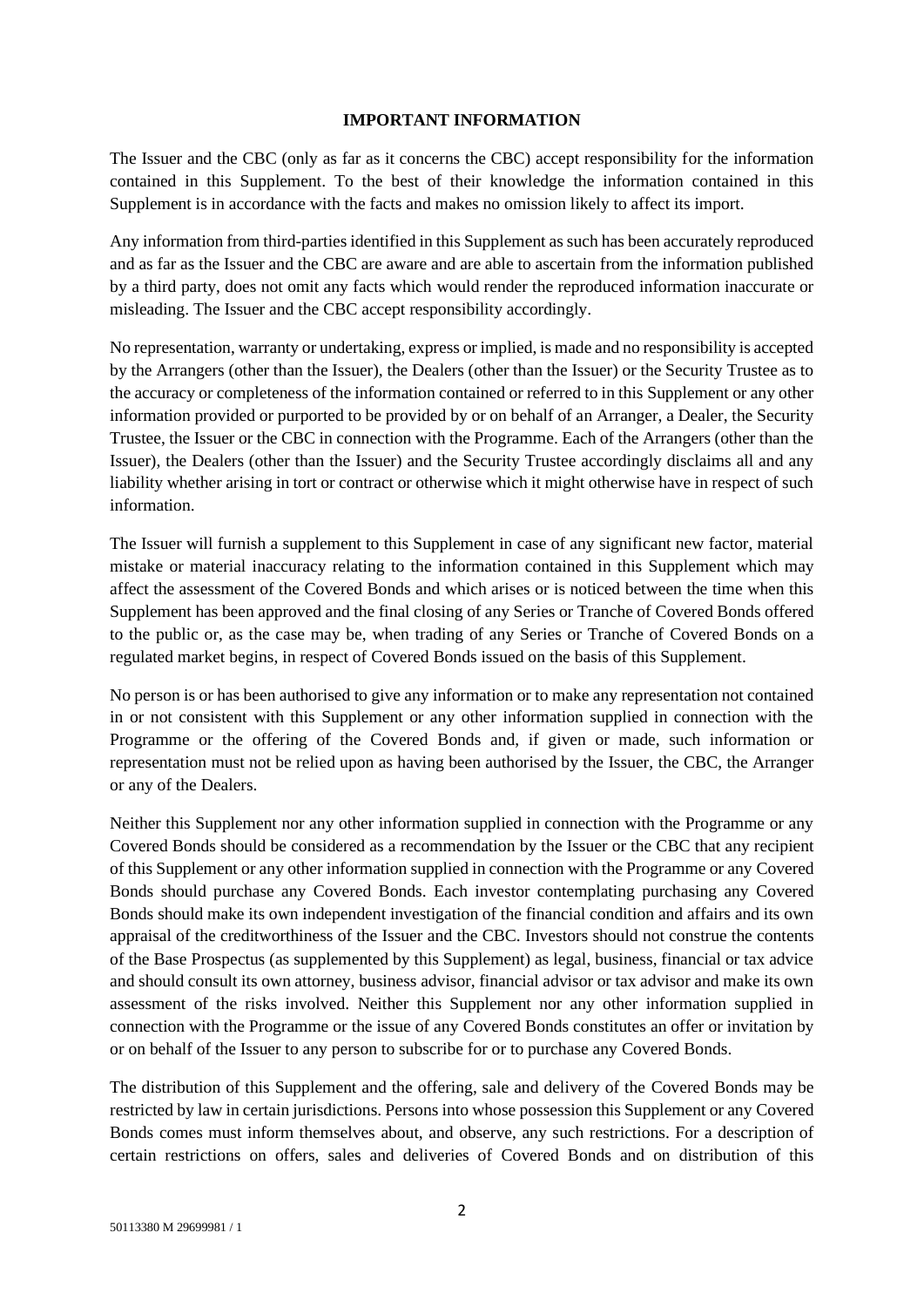Supplement and other offering material relating to the Covered Bonds, see section 6 (*Conditional Pass-Through Covered Bonds*) under *'Subscription and Sale*' in the Base Prospectus.

The Covered Bonds have not been approved or disapproved by the U.S. Securities and Exchange Commission, any state securities commission or any other regulatory authority in the United States, nor have any of the foregoing authorities passed upon or endorsed the merits of the accuracy or adequacy of this Supplement. Any representation to the contrary is unlawful.

The Covered Bonds have not been and will not be registered under the United States Securities Act of 1933 (as amended) (the "**Securities Act**") and are subject to United States tax law requirements. The Covered Bonds may not be offered, sold or delivered within the United States or to United States persons as defined in Regulation S under the Securities Act, except in certain transactions permitted by U.S. tax regulations and the Securities Act. See section 6 (*Conditional Pass-Through Covered Bonds*) under '*Subscription and Sale*' in the Base Prospectus.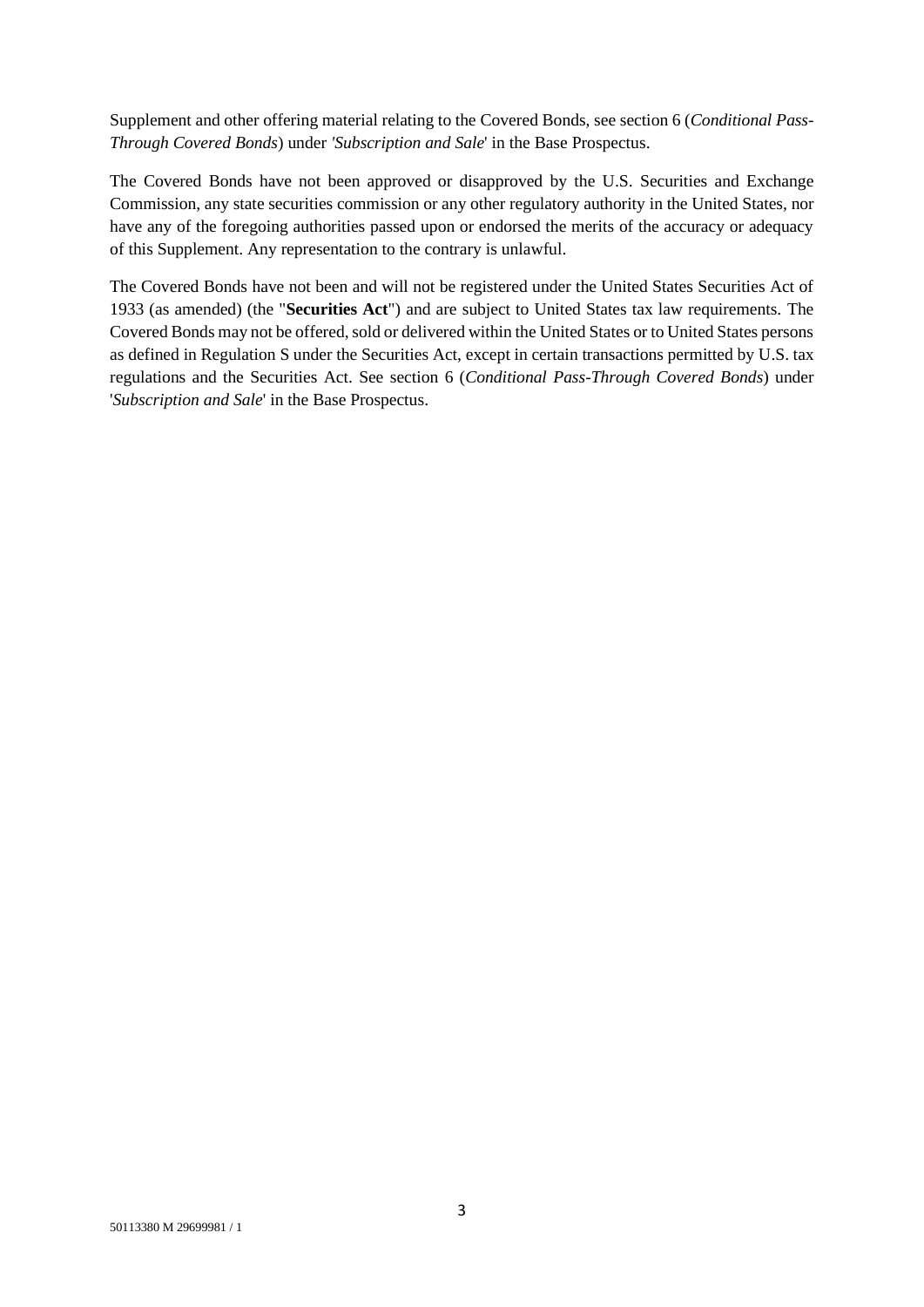#### **AMENDMENTS TO THE BASE PROSPECTUS**

This Supplement is prepared in connection with

- 1. the publication of the Issuer's condensed consolidated interim financial report 2021
- 2. the publication of the condensed consolidated interim financial report 2021 of NIBC Holding N.V.
- 3. the press release issued by the Issuer on 25 August 2021 entitled "NIBC reports strong performance in H1 2021 with net profit of EUR 91 million and a strong capital base"
- 4. the press release issued by the Issuer on 25 August 2021 entitled "NIBC nominates Leni Boeren as member of the Supervisory Board"
- 5. the revised Outlook by Fitch of the Issuer to Stable
- 6. the press release issued by the Issuer on 19 October 2021 entitled "NIBC EGM approves interim dividend 2021"
- 7. incorporation by reference of the final terms of 2020

The above qualifies as significant new factors relating to the information included in the Base Prospectus which is capable of affecting the assessment of any Covered Bonds to be issued.

To the extent that there is any inconsistency between (a) any statement in this Supplement or any statement incorporated by reference by means of this Supplement into the Base Prospectus, and (b) any other statement in or incorporated by reference in the Base Prospectus, the statements under (a) above will prevail.

The following amendments are made to the text of the Base Prospectus:

1. In the chapter 'INFORMATION ABOUT THE ISSUER' on page 80 the following new paragraph will be inserted after the paragraph 'Supervisory Board':

### **Interim and Other Financial Information**

The Issuer's condensed consolidated interim financial report for the six months period ended 30 June 2021, as set out on pages 11 up to and including 75, the independent auditor's review report related thereto, as set out on pages 77 up to and including 79, the key figures as set out on pages 8 and 9 and the Alternative Performance Measures as set out on pages 80 up to and including 86, all as included in the publicly available "Condensed Consolidated Interim Financial report 2021 NIBC Bank N.V." are incorporated by reference.

The condensed consolidated interim financial report for the six months period ended 30 June 2021 of NIBC Holding N.V., as set out on pages 42 up to and including 108, the independent auditor's review report related thereto, as set out on pages 110 up to and including 112, "Our Key Strategic Priorities" as set out on page 7, the key figures as set out on pages 10 up to and including 12, the financial review as set out on pages 18 up to and including 31, Risk Management starting from "Asset quality" as set out on page 35 up to and including 40 and the Alternative Performance Measures as set out on pages 114 up to and including 121, all as included in the publicly available "Condensed Consolidated Interim Financial report 2021 NIBC Holding N.V." are incorporated by reference.

2. In the chapter "RISK FACTORS" on page 27, the following text shall be inserted at the end of A2 of the paragraph "Risk factors regarding the Issuer" on page 29:

"On Friday 3 September 2021, Fitch Ratings has revised the Issuer's Outlook to Stable from Negative."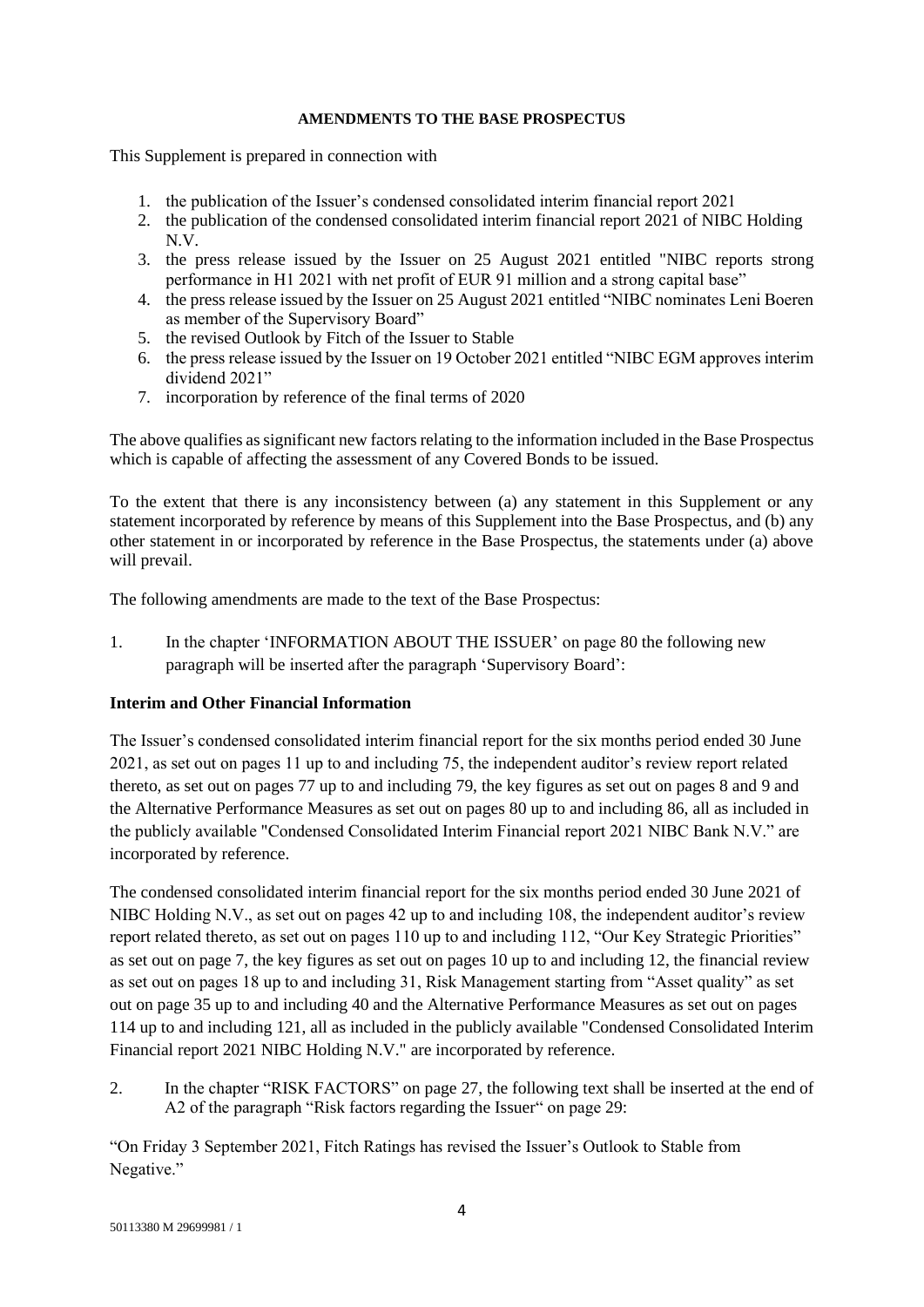3. In the chapter "NIBC BANK N.V." on page 80 in the paragraph "Ratings" on page 81 in the table of Fitch ratings the word "Negative" will be replaced by the word "Stable" and at the end of the first paragraph the following text shall be inserted:

"On Friday 3 September 2021, Fitch Ratings has revised the Issuer's Outlook to Stable from Negative."

4. In the chapter "NIBC BANK N.V." on page 80 after the paragraph "Supervisory Board" on page 83 the following paragraph shall be inserted:

### **"Soft-Bullet Covered Bond Programme**

NIBC Bank N.V. is considering to set up a Soft Bullet Covered Bond Programme in addition to its Conditional Pass-Through Covered Bond Programme in order to enhance flexibility with respect to bond tenors and diversify the investor base."

- 5. In the chapter "DOCUMENTS INCORPORATED BY REFERENCE", on page 214, the following new paragraphs shall be inserted after paragraph (g):
	- (h) the Issuer's condensed consolidated interim financial report for the six months period ended 30 June 2021, as set out on pages 11 up to and including 75, the independent auditor's review report related thereto, as set out on pages 77 up to and including 79, the key figures as set out on pages 8 and 9, and the Alternative Performance Measures as set out on pages 80 up to and including 86, all as included in the publicly available "Condensed Consolidated Interim Financial report 2021 NIBC Bank N.V.", which can be obtained from https://www.nibc.com/media/2981/20210824-condensedconsolidated-interim-report-2021-nibc-bank-nv-final.pdf
	- (i) the condensed consolidated interim financial report for the six months period ended 30 June 2021 of NIBC Holding N.V., as set out on pages 42 up to and including 108, the independent auditor's review report related thereto, as set out on pages 110 up to and including 112, "Our Key Strategic Priorities" as set out on page 7, the key figures as set out on pages 10 up to and including 12, the financial review as set out on pages 18 up to and including 31, Risk Management starting from "Asset quality" as set out on page 35 up to and including 40 and the Alternative Performance Measures as set out on pages 114 up to and including 121, all as included in the publicly available "Condensed Consolidated Interim Financial report 2021 NIBC Holding N.V.", which can be obtained from https://www.nibc.com/media/2982/20210824-condensedconsolidated-interim-report-2021-nibc-holding-nv-final.pdf
	- (j) page 1 up to and including the table "NIBC Holding N.V. Key Figures" on page 3 of the press release issued by the Issuer on 25 August 2021 entitled "NIBC reports strong performance in H1 2021 with net profit of EUR 91 million and a strong capital base", which can be obtained from [https://www.nibc.com/media/2979/press-release-nibc-hy](https://www.nibc.com/media/2979/press-release-nibc-hy-results-2021-final.pdf)[results-2021-final.pdf](https://www.nibc.com/media/2979/press-release-nibc-hy-results-2021-final.pdf)
	- (k) the press release issued by the Issuer on 25 August 2021 entitled "NIBC nominates Leni Boeren as member of the Supervisory Board", which can be obtained from